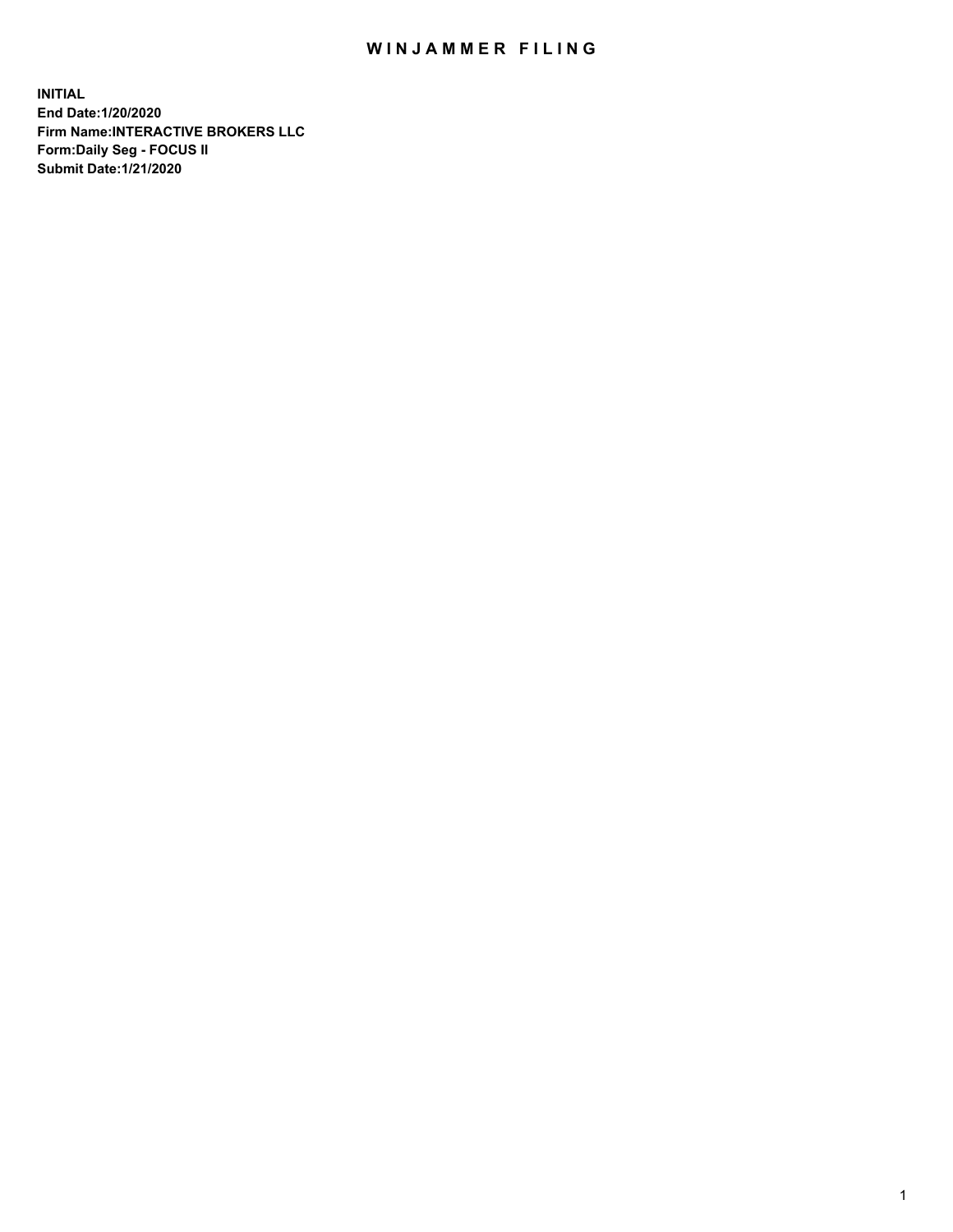**INITIAL End Date:1/20/2020 Firm Name:INTERACTIVE BROKERS LLC Form:Daily Seg - FOCUS II Submit Date:1/21/2020 Daily Segregation - Cover Page**

| Name of Company                                                                                                                                                                                                                                                                                                                | <b>INTERACTIVE BROKERS LLC</b>                                                  |
|--------------------------------------------------------------------------------------------------------------------------------------------------------------------------------------------------------------------------------------------------------------------------------------------------------------------------------|---------------------------------------------------------------------------------|
| <b>Contact Name</b>                                                                                                                                                                                                                                                                                                            | <b>James Menicucci</b>                                                          |
| <b>Contact Phone Number</b>                                                                                                                                                                                                                                                                                                    | 203-618-8085                                                                    |
| <b>Contact Email Address</b>                                                                                                                                                                                                                                                                                                   | jmenicucci@interactivebrokers.c<br>om                                           |
| FCM's Customer Segregated Funds Residual Interest Target (choose one):<br>a. Minimum dollar amount: ; or<br>b. Minimum percentage of customer segregated funds required:% ; or<br>c. Dollar amount range between: and; or<br>d. Percentage range of customer segregated funds required between:% and%.                         | $\overline{\mathbf{0}}$<br>0<br>155,000,000 245,000,000<br>0 <sub>0</sub>       |
| FCM's Customer Secured Amount Funds Residual Interest Target (choose one):<br>a. Minimum dollar amount: ; or<br>b. Minimum percentage of customer secured funds required:%; or<br>c. Dollar amount range between: and; or<br>d. Percentage range of customer secured funds required between:% and%.                            | <u>0</u><br>$\overline{\mathbf{0}}$<br>80,000,000 120,000,000<br>0 <sub>0</sub> |
| FCM's Cleared Swaps Customer Collateral Residual Interest Target (choose one):<br>a. Minimum dollar amount: ; or<br>b. Minimum percentage of cleared swaps customer collateral required:% ; or<br>c. Dollar amount range between: and; or<br>d. Percentage range of cleared swaps customer collateral required between:% and%. | $\overline{\mathbf{0}}$<br>$\underline{\mathbf{0}}$<br>0 <sub>0</sub><br>00     |

Attach supporting documents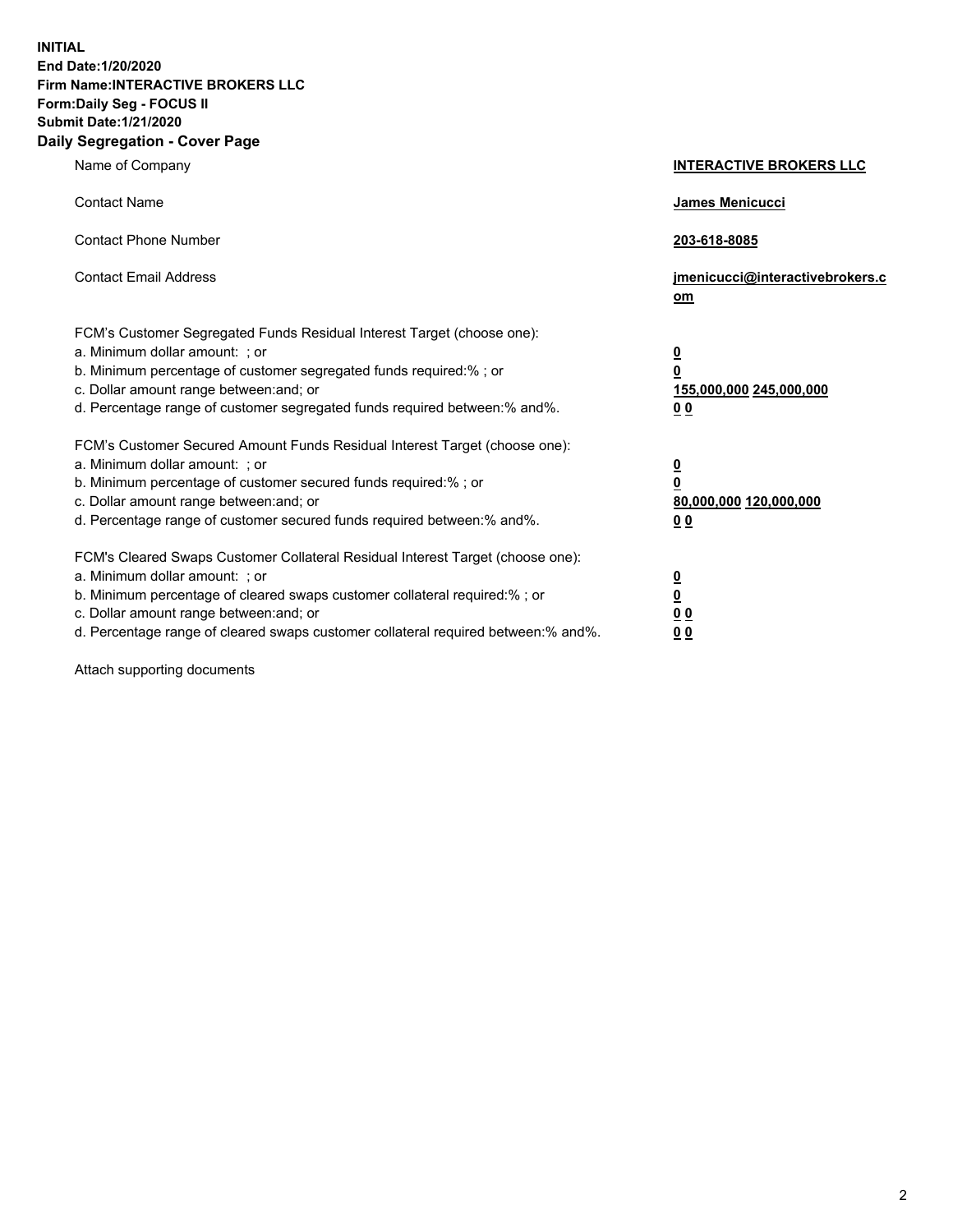**INITIAL End Date:1/20/2020 Firm Name:INTERACTIVE BROKERS LLC Form:Daily Seg - FOCUS II Submit Date:1/21/2020 Daily Segregation - Secured Amounts**

|     | Foreign Futures and Foreign Options Secured Amounts                                         |                                   |
|-----|---------------------------------------------------------------------------------------------|-----------------------------------|
|     | Amount required to be set aside pursuant to law, rule or regulation of a foreign            | $0$ [7305]                        |
|     | government or a rule of a self-regulatory organization authorized thereunder                |                                   |
| 1.  | Net ledger balance - Foreign Futures and Foreign Option Trading - All Customers             |                                   |
|     | A. Cash                                                                                     | 481,863,082 [7315]                |
|     | B. Securities (at market)                                                                   | $0$ [7317]                        |
| 2.  | Net unrealized profit (loss) in open futures contracts traded on a foreign board of trade   | 17,563,817 [7325]                 |
| 3.  | Exchange traded options                                                                     |                                   |
|     | a. Market value of open option contracts purchased on a foreign board of trade              | 177,585 [7335]                    |
|     | b. Market value of open contracts granted (sold) on a foreign board of trade                | -256,840 [7337]                   |
| 4.  | Net equity (deficit) (add lines 1. 2. and 3.)                                               | 499, 347, 644 [7345]              |
| 5.  | Account liquidating to a deficit and account with a debit balances - gross amount           | 3,007 [7351]                      |
|     | Less: amount offset by customer owned securities                                            | 0 [7352] 3,007 [7354]             |
| 6.  | Amount required to be set aside as the secured amount - Net Liquidating Equity              | 499,350,651 [7355]                |
|     | Method (add lines 4 and 5)                                                                  |                                   |
| 7.  | Greater of amount required to be set aside pursuant to foreign jurisdiction (above) or line | 499,350,651 [7360]                |
|     | 6.                                                                                          |                                   |
|     | FUNDS DEPOSITED IN SEPARATE REGULATION 30.7 ACCOUNTS                                        |                                   |
| 1.  | Cash in banks                                                                               |                                   |
|     | A. Banks located in the United States                                                       | 41,571,173 [7500]                 |
|     | B. Other banks qualified under Regulation 30.7                                              | 0 [7520] 41,571,173 [7530]        |
| 2.  | <b>Securities</b>                                                                           |                                   |
|     | A. In safekeeping with banks located in the United States                                   | 490,812,375 [7540]                |
|     | B. In safekeeping with other banks qualified under Regulation 30.7                          | 0 [7560] 490,812,375 [7570]       |
| 3.  | Equities with registered futures commission merchants                                       |                                   |
|     | A. Cash                                                                                     | $0$ [7580]                        |
|     | <b>B.</b> Securities                                                                        | $0$ [7590]                        |
|     | C. Unrealized gain (loss) on open futures contracts                                         | $0$ [7600]                        |
|     | D. Value of long option contracts                                                           | $0$ [7610]                        |
|     | E. Value of short option contracts                                                          | 0 [7615] 0 [7620]                 |
| 4.  | Amounts held by clearing organizations of foreign boards of trade                           |                                   |
|     | A. Cash                                                                                     | $0$ [7640]                        |
|     | <b>B.</b> Securities                                                                        | $0$ [7650]                        |
|     | C. Amount due to (from) clearing organization - daily variation                             | $0$ [7660]                        |
|     | D. Value of long option contracts                                                           | $0$ [7670]                        |
|     | E. Value of short option contracts                                                          | 0 [7675] 0 [7680]                 |
| 5.  | Amounts held by members of foreign boards of trade                                          |                                   |
|     | A. Cash                                                                                     | 76,899,655 [7700]                 |
|     | <b>B.</b> Securities                                                                        | $0$ [7710]                        |
|     | C. Unrealized gain (loss) on open futures contracts                                         | 8,540,561 [7720]                  |
|     | D. Value of long option contracts                                                           | 177,585 [7730]                    |
|     | E. Value of short option contracts                                                          | -256,840 [7735] 85,360,961 [7740] |
| 6.  | Amounts with other depositories designated by a foreign board of trade                      | 0 [7760]                          |
| 7.  | Segregated funds on hand                                                                    | $0$ [7765]                        |
| 8.  | Total funds in separate section 30.7 accounts                                               | 617,744,509 [7770]                |
| 9.  | Excess (deficiency) Set Aside for Secured Amount (subtract line 7 Secured Statement         | 118,393,858 [7380]                |
|     | Page 1 from Line 8)                                                                         |                                   |
| 10. | Management Target Amount for Excess funds in separate section 30.7 accounts                 | 80,000,000 [7780]                 |
| 11. | Excess (deficiency) funds in separate 30.7 accounts over (under) Management Target          | 38,393,858 [7785]                 |
|     |                                                                                             |                                   |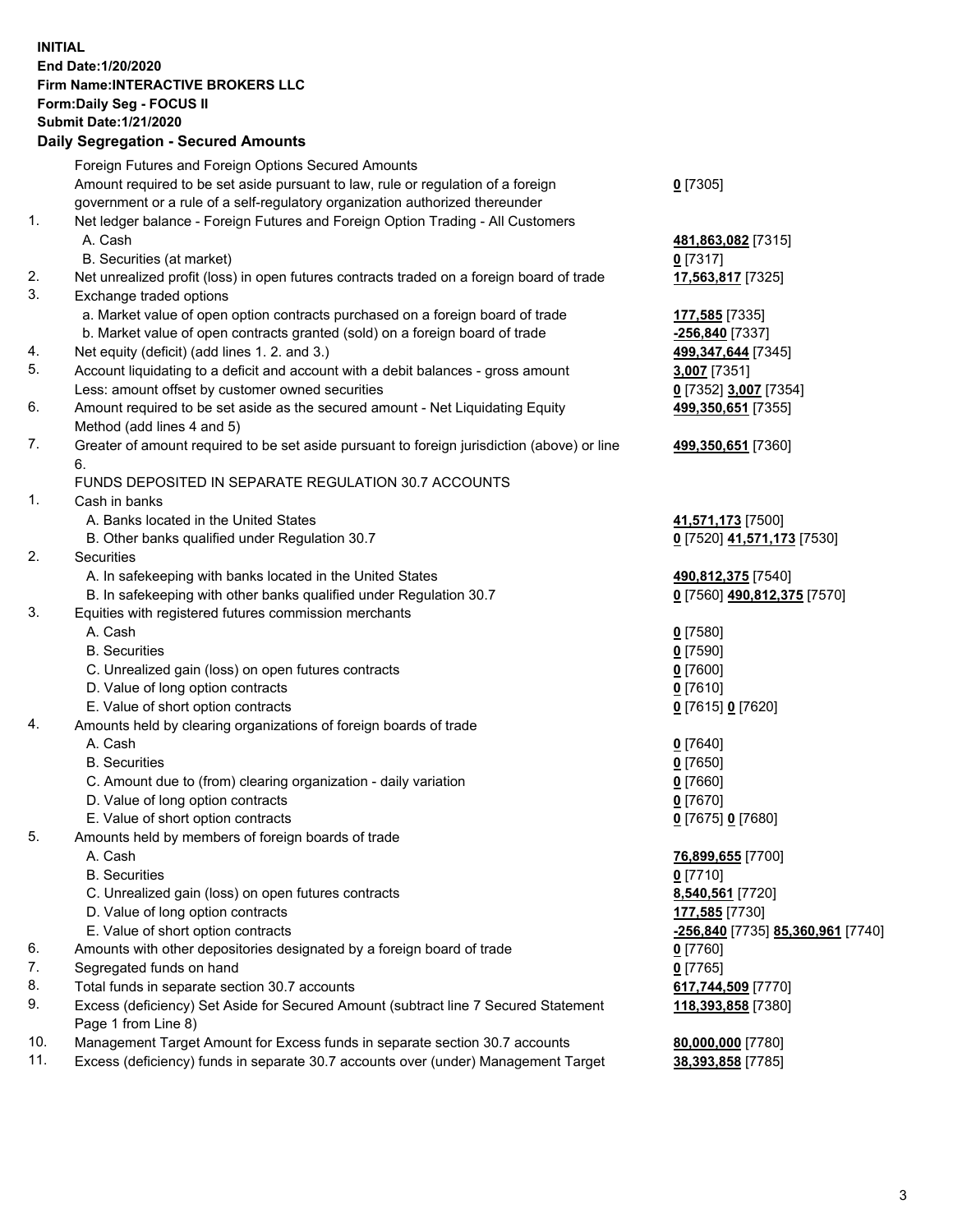**INITIAL End Date:1/20/2020 Firm Name:INTERACTIVE BROKERS LLC Form:Daily Seg - FOCUS II Submit Date:1/21/2020 Daily Segregation - Segregation Statement** SEGREGATION REQUIREMENTS(Section 4d(2) of the CEAct) 1. Net ledger balance A. Cash **4,086,295,010** [7010] B. Securities (at market) **0** [7020] 2. Net unrealized profit (loss) in open futures contracts traded on a contract market **51,137,355** [7030] 3. Exchange traded options A. Add market value of open option contracts purchased on a contract market **174,067,205** [7032] B. Deduct market value of open option contracts granted (sold) on a contract market **-208,608,974** [7033] 4. Net equity (deficit) (add lines 1, 2 and 3) **4,102,890,596** [7040] 5. Accounts liquidating to a deficit and accounts with debit balances - gross amount **934,801** [7045] Less: amount offset by customer securities **0** [7047] **934,801** [7050] 6. Amount required to be segregated (add lines 4 and 5) **4,103,825,397** [7060] FUNDS IN SEGREGATED ACCOUNTS 7. Deposited in segregated funds bank accounts A. Cash **1,024,807,614** [7070] B. Securities representing investments of customers' funds (at market) **1,896,535,840** [7080] C. Securities held for particular customers or option customers in lieu of cash (at market) **0** [7090] 8. Margins on deposit with derivatives clearing organizations of contract markets A. Cash **10,720,581** [7100] B. Securities representing investments of customers' funds (at market) **1,407,650,629** [7110] C. Securities held for particular customers or option customers in lieu of cash (at market) **0** [7120] 9. Net settlement from (to) derivatives clearing organizations of contract markets **2,328,083** [7130] 10. Exchange traded options A. Value of open long option contracts **174,027,325** [7132] B. Value of open short option contracts **-208,592,828** [7133] 11. Net equities with other FCMs A. Net liquidating equity **0** [7140] B. Securities representing investments of customers' funds (at market) **0** [7160] C. Securities held for particular customers or option customers in lieu of cash (at market) **0** [7170] 12. Segregated funds on hand **0** [7150] 13. Total amount in segregation (add lines 7 through 12) **4,307,477,244** [7180] 14. Excess (deficiency) funds in segregation (subtract line 6 from line 13) **203,651,847** [7190] 15. Management Target Amount for Excess funds in segregation **155,000,000** [7194]

16. Excess (deficiency) funds in segregation over (under) Management Target Amount Excess

**48,651,847** [7198]